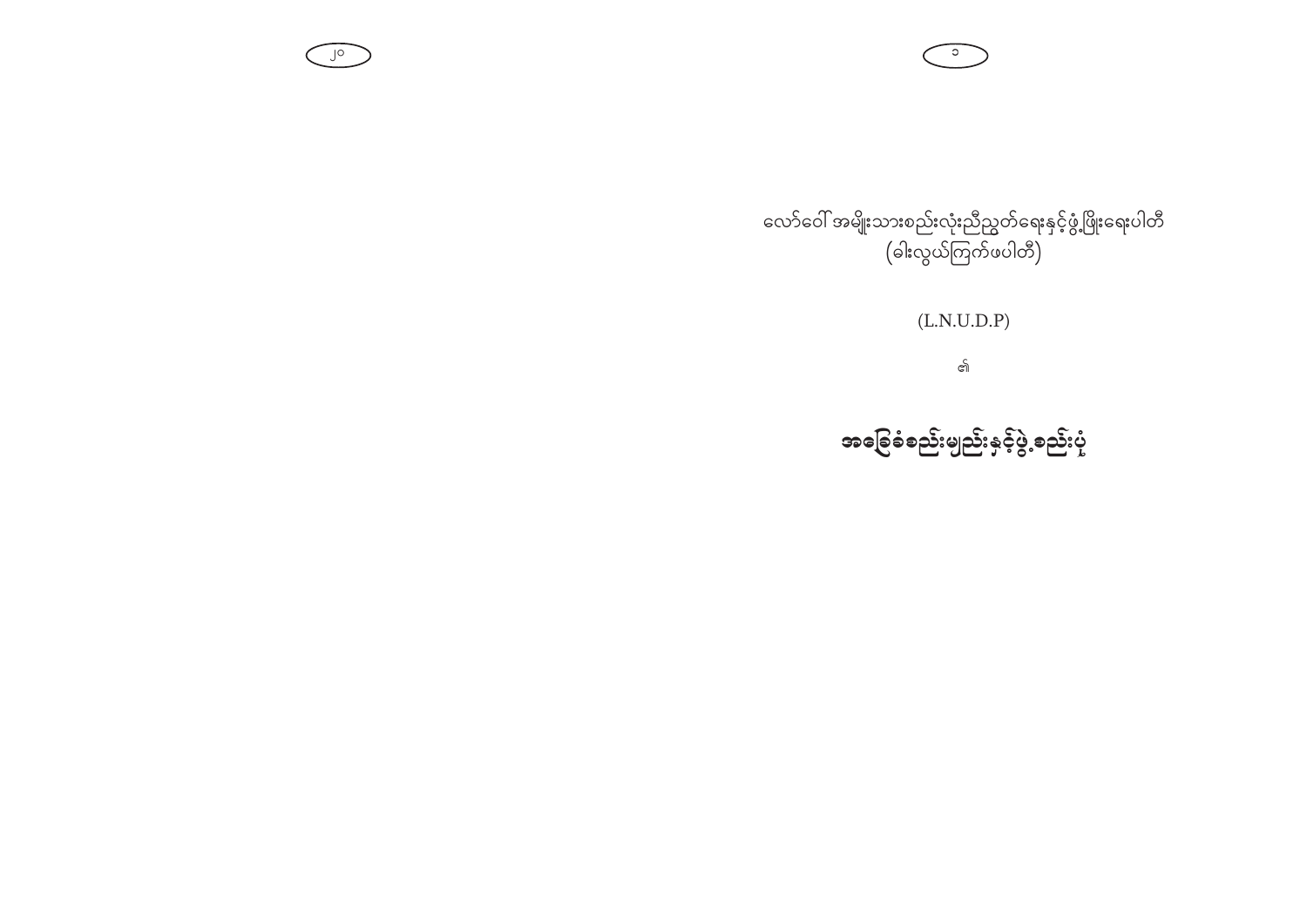ပြည်ထောင်စုသမ္မတမြန်မာနိုင်ငံတော်၏ နိုင်ငံသားများ ဖြစ်ကြသော  $\overline{\mathbb{C}}$ တိုင်းရင်းသားလူမျိုး (၁၃၅) မျိုးတွင်ပါဝင်သော လော်ဝေါ် အမျိုးသား တို့သည်လည်း အမိမြန်မာနိုင်ငံတော်ကြီးထာဝစဉ်ငြိမ်းချမ်း၍ သာယာဝပြော ပြီး ခေတ်မှီဖွံ့ ဖြိုးတိုးတက်သော နိုင်ငံရေး၊ ဒီမိုကရေစီ ကျင့်စဉ်နှင့်လူ့ အခွင့်အရေးကိုပြည်သူများ ရရှိခံစား နိုင်စေရေးအတွက် ကျရာအခန်း ကဏ္ဍမှ ့<br>လက်တွဲပါဝင်ပူးပေါင်းကာ ဖေါ်ဆောင်နိုင်ရန် လော်ဝေါ်အမျိုးသား စည်းလုံးညီညွတ်ရေးနှင့် ဖွံ့ဖြိုးရေးပါတီအား လေးနက်သော သန္ဒိဌာန်စိတ်ဖြင့် ဖွဲ့စည်းခြင်းဖြစ်သည်။

လော်ဝေါ် တိုင်းရင်းသားအများစုမှာ ကချင်ပြည်နယ်၊ ရှမ်းပြည်နယ်၊ စစ်ကိုင်းတိုင်းဒေသကြီးနှင့်မန္တလေးတိုင်းဒေသကြီးတို့တွင် ပြန့်နှံမှီတင်း နေထိုင်ကြပါသည်။

အနယ်နယ်အရပ်ရပ်မှ ပြည်ထောင်စုဖွား လော်ဝေါ်တိုင်းရင်းသား တို့သည် အမျိုးဂုဏ်၊ ဇာတိဂုဏ်မြင့်မားရေး၊ လော်ဝေါ်အမျိုးသား စည်းလုံးညီညွတ်ရေးနှင့်ဖွံ့ဖြိုးရေးပါတီတို့ဝင်ရောက်ပါဝင်စုစည်းပြီး နိုင်ငံတော် ၏ တို့တာဝန်အရေးသုံးပါးကို အစဉ်ထိန်းသိမ်းရေး၊ တိုင်းရင်းသားအားလုံး စစ်မှန်သောမျိုးချစ်စိတ်ဓါတ် ထာဝစဉ်ရှင်သန်ထွန်းကားရေး၊ အခြားတိုင်း ရင်းသား လူမျိုးစုများနည်းတူ စည်းလုံးညီညွှတ်ရေးနှင့် ဖွံ့ဖြိုးတိုးတက် လာစေရေး စသည့်ပူးပေါင်းဆောင်ရွက်မှုများကို သန္ဒိဌာန်ချကာ ပြည်ထောင်စု သမ္မတမြန်မာနိုင်ငံတော်၏ နိုင်ငံတော်အရေးတွင် ပါဝင်ဆောင်ရွက် အကောင်အထည်ဖေါ် သွားမည်ဖြစ်ပါသည်။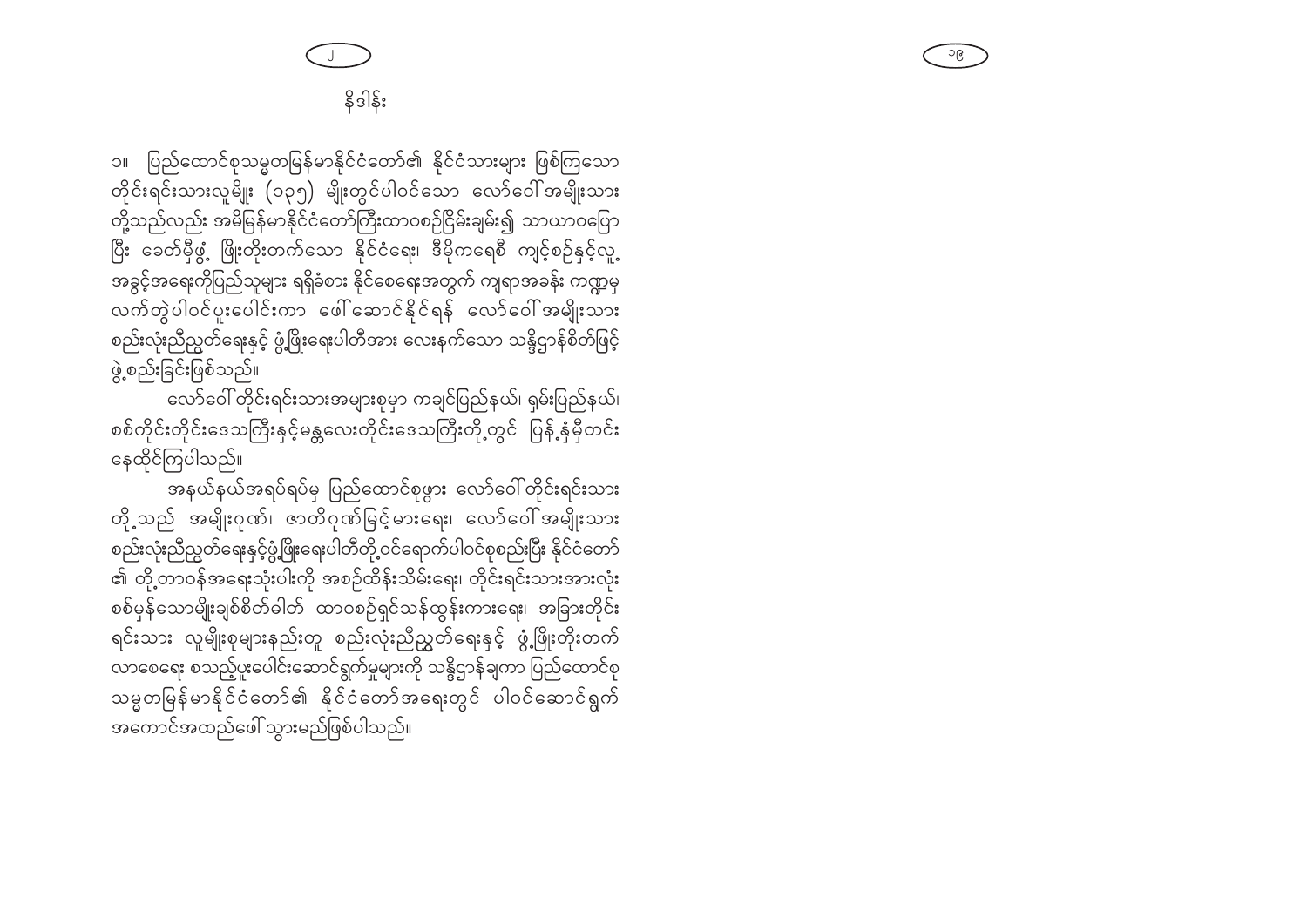(က) လူငယ်များအား နိုင်ငံ့ခေါင်းဆောင်ကောင်းများဖြစ်လာစေရေးအတွက် ပြုစုပျိုးထောင်ဆောင်ရွက်ပေးသွားမည်။ (ခ) နိုင်ငံ့ရေးရာနှင့် ကမ္ဘာ့ရေးရာအမြင်များကို ရရှိနိုင်ရန်ကြိုးပမ်း ဆောင် ရွက်မည်။

၄။ လူငယ်ဏ္ဍ

- (ဂ) လူငယ်များအား နိုင်ငံရေး၊ စီးပွားရေး၊ လူမှုရေးနယ်ပယ် အသီးသီး အတွက် လူ့စွမ်းအားအရင်းအမြစ်များဖြစ်လာစေရေးနှင့် သိပ္ပံနည်းပညာနယ်ပယ် တွင်ထူးချွန်ထက်မြက်သူများဖြစ်လာရေးကို အစဉ်ဂရုတစိုက်ပြုစု ပျိုးထောင်ဆောင်ရွက်သွားမည်။
- (ဃ) လူငယ်များအတွက်အလုပ်အကိုင်အခွင့်အလမ်းများ ပေါ် ထွန်းလာရေးနှင့် မိမိတို့၏အသိပညာ အတတ်ပညာနှင့်အညီ နိုင်ငံတကာနယ်ပယ်တွင် တိုးဝင်လုပ်ဆောင်နိုင်ရေးကို ဆောင်ရွက်သွားမည်။
- (င) လူငယ်များအား မျိုးချစ်စိတ်ဓါတ်ရှင်သန်ထက်မြက်ရေးနှင့် ယဉ်ကျေးမှုအမွေအနှစ်များကို တန်ဖိုးထား ကာကွယ်စောင့်ရှောက်တတ် ရန်လမ်းညွှန်ဆောင်ရွက်ပေးသွားမည်။
- (စ) နိုင်ငံတော်၏အကျိုးအတွက်လူငယ်ကွန်ယက်အဖွဲ့အစည်းများ ထူထောင် နိုင်ရေးကို အစဉ်ဆောင်ရွက်ပေးသွားမည်။

၂။ ယုံကြည်ချက် ပြည်ထောင်စုသမ္မတမြန်မာနိုင်ငံတော်အတွင်း မှီတင်းနေထိုင်ကြ သော တိုင်းရင်းသားလူမျိုးစုများအကြား လူမျိုးစွဲ၊ ဝါဒစွဲကင်းရှင်းပြီး တန်းတူညီမျှမှုရရှိခြင်း၊ တိုင်းရင်းသားများ အချင်းချင်း အပြန်အလှန် လေးစား၍ တန်ဖိုးထားခြင်း၊ ပြည်ထောင်စုအတွင်း စစ်မှန်သောထာဝရငြိမ်း ချမ်းရေးရရှိခြင်းများရှိမှသာလျှင် ခေတ်မီဖွံ့ဖြိုးတိုးတက်သော ဒီမိုကရေစီ နိုင်ငံတော်ကြီးကို တည်ဆောက်နိုင်မည်ဟု အလေးအနက်ယုံကြည်ပါသည်။

၃။ ရည်ရွယ်ချက်။ ပါတီ၏ရည်ရွယ်ချက်မှာ အောက်ပါအတိုင်းဖြစ်သည်။ (က) ပြည်ထောင်စုမပြိုကွဲရေး၊ တိုင်းရင်းသားစည်းလုံးညီညွတ်မှု မပြိုကွဲရေး၊

- သုံးပါးကိုအစဉ်ထိန်းသိမ်းမည်။
- (ခ) တိုင်းရင်းသားလူမျိုးများအားလုံး၏ အခြေခံရပိုင်ခွင့်နှင့် လူ့အခွင့်အရေး များကိုပြည့်ပြည့်ဝဝ ရရှိနိုင်ရေးဆောင်ရွက်မည်။
- (ဂ) တောင်တန်း၊မြေပြန့်မခွဲခြားဘဲ တိုင်းရင်းသားလူမျိုးများအတွင်း တန်းတူရည်တူအခွင့်အရေးရရှိအောင်ဆောင်ရွက်မည်။
- (ဃ) နိုင်ငံတော်၏ တရားဥပဒေ စိုးမိုးရေးတွင် ပါဝင်ပူးပေါင်းဆောင်ရွက် မည်။

ပါတီ၏ယုံကြည်ချက်၊ ရည်ရွယ်ချက်

 $\epsilon$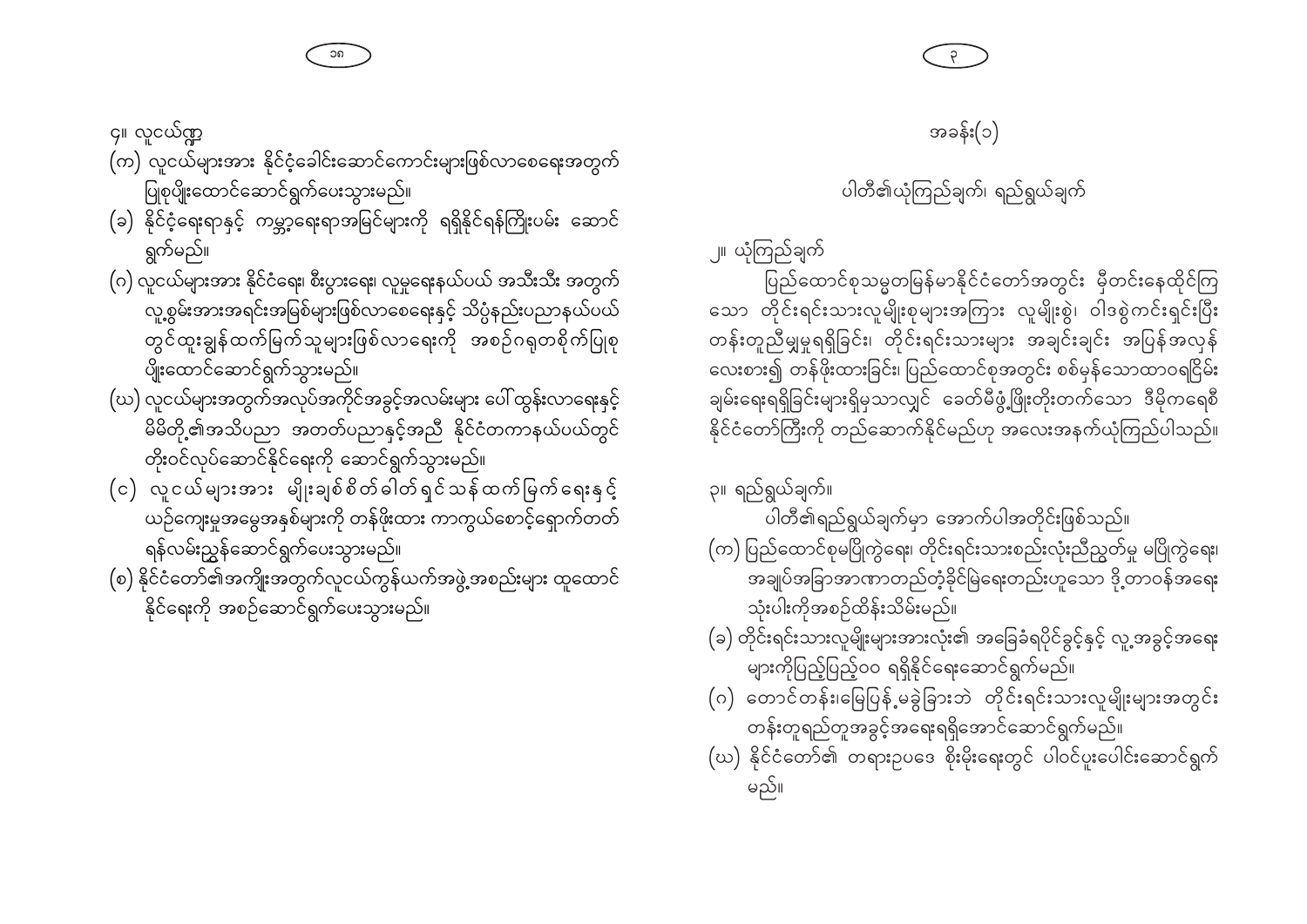- (င) အဂတိလိုက်စားမှုနှင့်အကျင့်ပျက် ခြစားမှုများကို တိုက်ဖျက်ဆောင် ရွက်မည်။
- (စ) လော်ဝေါ်အမျိုးသားတို့၏ ဘာသာစကား၊ စာပေ၊ ယဉ်ကျေးမှု၊ ဓလေ့ထုံးတမ်း၊ ရာဇဝင်သမိုင်းများကို ဖေါ်ထုတ်၍စစ်မှန်သော မျိုး ချစ်စိတ်ဓါတ် ရှင်သန်ထက်မြက်လာစေရန် ဆောင်ရွက်မည်။ လူမှုရေး၊ စီးပွားရေးဖွံ့ဖြိုးတိုးတက်ရေးကို မိမိတို့လူမျိုးများအကြား ပြန့်ပွားအောင် အစဉ်ဆောင်ရွက်မည်။
- (ဆ) မူးယစ်ဆေးဝါးနှင့်စိတ်ကိုပြောင်းလဲစေသော ဆေးဝါးများစိုက်ပျိုးမှု၊ ထုတ်လုပ်မှု၊ ရောင်းဝယ်ဖေါက်ကားမှု၊ သုံးစွဲမှုတို့ကို အသိပညာပေးပြီး တိုက်ဖျက်ဆောင်ရွက်မည်။
- (ဇ) မိမိတို့လော်ဝေါ် အမျိုးသားရေးကိုအခြေခံပြီး အခြားတိုင်းရင်းသားတို့၏ အခွင့်အရေးများ၊ ဒေသဖွံ့ဖြိုးတိုးတက်လာရေးနှင့်နိုင်ငံတော်ဖွံ့ဖြိုးတိုး တက်ရေးတွင် အစွမ်းကုန်ပူးပေါင်းဆောင်ရွက်မည်။

အခန်း(၂) ပါတီ၏အမည်၊ အလံနှင့်အမှတ်တံဆိပ်

၄။ ပါတီ၏အမည်

ပါတီ၏အမည်မှာ (Lhaovo Amyu" Zo: Dang: Qhain: Khyo we' Lhugma Khyo Mo,thaui: ) လော်ဝေါ် အမျိုးသားစည်းလုံးညီညွှတ်ရေး နှင့်ဖွံ့ဖြိုးရေးပါတီ Lhaovo National Unity and Development Party (LNUDP) ဖြစ်ပါသည်။

အခွင့်အရေးရရှိစေရမည်။

ရရှိစေရမည်။

စေရမည်။

၃။ အမ္ဂိူးသမီးကဏ္ဍ

ခံစားရရှိစေရမည်။

ဆောင်ရွက်သွားမည်။

(ဃ) အဓမ္မလုပ်အားပေးခိုင်းစေခြင်းမရှိစေရ။

(c) နိုင်ငံတကာလုပ်အားခနည်းတူ ခံစားခွင့်ရရှိစေရမည်။

္။ အလုပ်သမားကဏ္ဍ။ (က) လူမျိုးဘာသာ၊ဒေသခွဲခြားခြင်းမရှိဘဲ အလုပ်လုပ်ကိုင်ခွင့်တွင် တန်းတူ

(ခ) ပြည်တွင်း၊ ပြည်ပရိုအလုပ်သမားတိုင်း တရားဥပဒေအရ အကာအကွယ်

(ဂ) အလုပ်သမားတိုင်းလုပ်ငန်းခွင်အတွင်း ထိခိုက်နစ်နာမှု တစ်စုံတစ်ရာ

(က) နိုင်ငံတော်၏ အခြေခံဥပဒေနှင့်အညီ အမျိုးသမီး၏ အခွင့်အရေးများကို

(ခ) ထူးချွန်ထက်မြက်သော အမျိုးသမီးများပေါ် ထွန်းလာရေးနှင့် အမျိုးသမီး များ၏လူနေမှုဘဝမြှင့်တင်ရေး လုပ်ငန်းများကိုဆောင်ရွက်သွားမည်။ (ဂ) အမျိုးသမီးများအား မျိုးချစ်စိတ်ဓါတ်ရှင်သန်ထက်မြက်ရေး၊ အမျိုးသားယဉ်

ကျေးမှု အစဉ်အလာထိန်းသိမ်းစောင့်ရှောက်ရေးနှင့် စွမ်းရည်တို့ကို

(ဃ) အမျိုးသမီးများ၏ လူမှုဘဝကဏ္ဍစုံ၌ တန်းတူရည်တူအခွင့်အရေး

(င) အမျိုးသမီးများအား လူကုန်ကူးမှုအန္တရာယ်မှကာကွယ်ရေးနှင့် ယင်းတို့

အတွက်ပြန်လည်ထူထောင်ရေးလုပ်ငန်းများကို ဆောင်ရွက်သွားမည်။

ခံစားနိုင်ရန် အကောင်အထည်ဖေါ် ဆောင်ရွက်သွားမည်။

ရှိခဲ့ပါက တရားဉပဒေနှင့်အညီ နစ်နာကြေး၊ လျော်ကြေးခံစားခွင့်ရရှိ

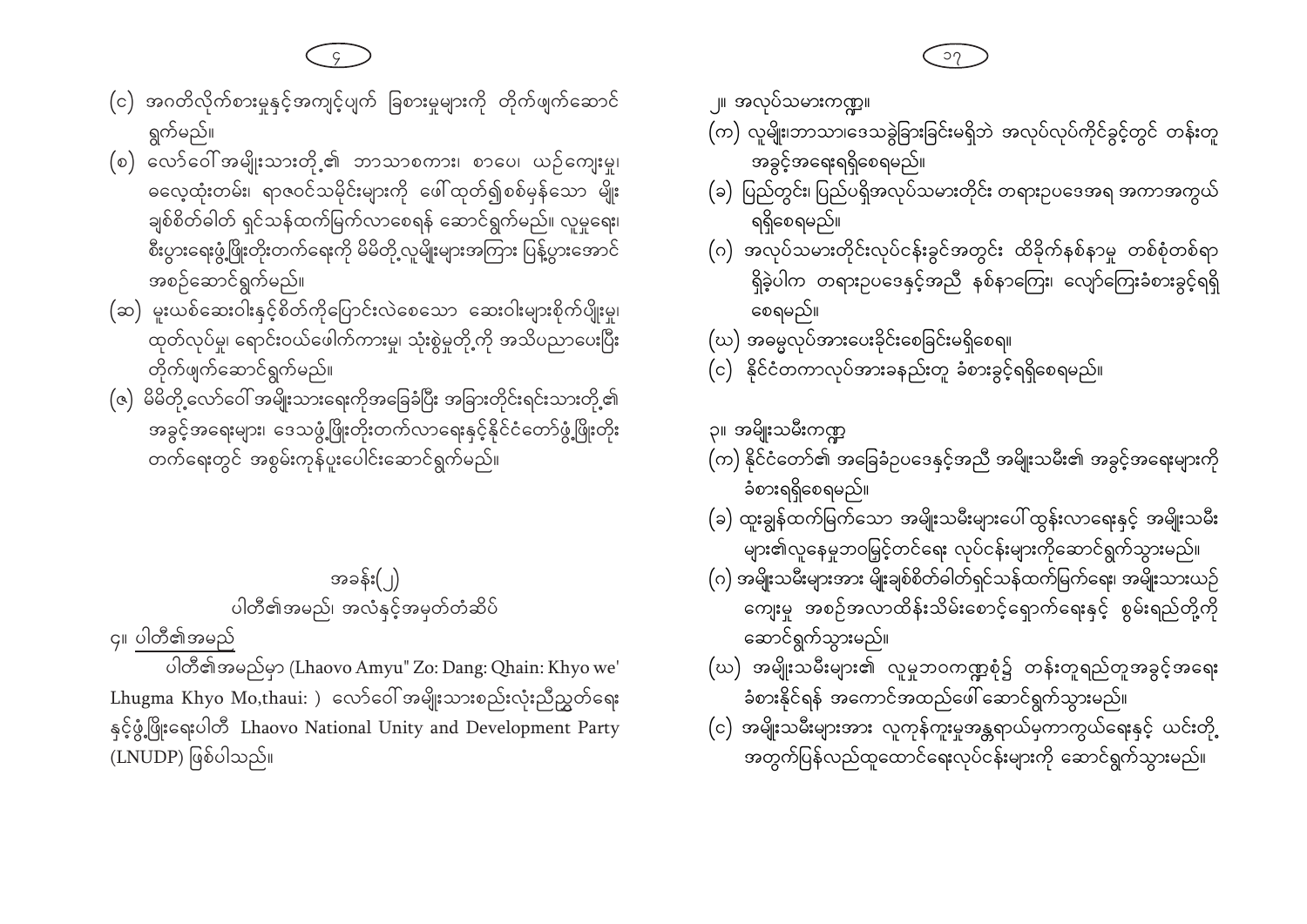အခန်း(၆)

အခြေခံစည်းမျဉ်းကို ပြင်ဆင်ခြင်းနှင့်အထွေထွေကဏ္ဍ

(က) နိုင်ငံတော်၏ ပြောင်းလဲဖြစ်ပေါ် နေသောအခြေအနေ အချိန်အခါနှင့်

(ခ) တက်ရောက်ကိုယ်စား၏ မဲဆန္ဒ(၇၅%)နှန်းထောက်ခံမှသာ ပြင်ဆင်ချက်

အညီဖွဲ့စည်းပုံ၊ အခြေခံစည်းမျဉ်းကိုပြင်ဆင်လိုပါက ပါတီညီလာခံ၌ ဆန္ဒခံ

၆။ ပါတီအလံ၏အဓိပ္ပါယ်ဖွင့်ဆိုချက် ပါတီအလံ၏ အဓိပ္ပါယ်ဖွင့်ဆိုချက်များမှာ အောက်ပါအတိုင်းဖြစ်သည်။ (က) အပေါ် အရောင်မှာ အပြာရောင်ဖြစ်၍ ငြိမ်းချမ်းခြင်း၊ သာယာဝပြော ခြင်းကိုပုံဖေါ် သည်။



၁၅။ ပါတီ၏ဖွဲ့စည်းပုံအခြေခံစည်းမျဉ်းကိုပြင်ဆင်ခြင်း။

ယူဆုံးဖြတ်ရမည်။

ပြုသွားရမည်။

- (က) လယ်ယာစိုက်ပျိုးလုပ်ကိုင်သော တောင်သူလယ်သမားအားလုံးသည် ဉပဒေနှင့်အညီမြေယာပိုင်ဆိုင်ခွင့်၊ ပေါင်နှံခွင့်၊ လွှဲပြောင်းခွင့်၊ ရောင်းချခွင့်၊ သီးစားချထားပိုင်ခွင့်ရှိစေရမည်ဟု ပြဌာန်းချက်အားအကောင်အထည် ဖေါ် ရာ၌ စွမ်းစွမ်းတမံဆောင်ရွက်သွားမည်။
- (ခ) လယ်ယာထွက်ကုန်ပစ္စည်းများကို ဈေးကွက်စီးပွားရေးနှင့်အညီ လွတ်လပ် စွာသယ်ယူပို့ဆောင်ရောင်းချခွင့်ရှိစေရမည်။
- (ဂ) လယ်ယာလုပ်ငန်းများအတွက် ကာလတို၊ ကာလရှည်ချေးငွေများကို အတိုးနူန်းသက်သာစွာဖြင့် ရရှိခံစားနိုင်စေရန်စီစဉ်ဆောင်ရွက်မည်။
- (ဃ) စိုက်ပျိုးရေးအတွက် ခေတ်မီစက်ကိရိယာအလုံအလောက်အသုံးပြုနိုင်ရေး၊ စိုက်ပျိုးရေးနည်းပညာတိုးတက် မြှင့်မားလာစေရေးတို့ကို ဆောင်ရွက် သွားမည်။



- (ခ) အလယ်အရောင်မှာအမည်းရောင်ဖြစ်ပြီး တည်ကြည်ခြင်း၊ ခန့်ညားခြင်း၊ ဂတိသစ္စာရှိခြင်းတို့ကိုပုံဖေါ် သည်။
- (ဂ) အောက်အရောင်မှာအစိမ်းရောင်ဖြစ်၍စိမ်းလန်းစိုပြေခြင်း၊ ရှင်သန်ခြင်း၊ အေးမြခြင်းကိုပုံဖေါ် သည်။
- (ဃ) နိုးရားဓါးလွယ် (ဠဘမ်ဗျော်)ပုံသည် လော်ဝေါ် အမျိုးသားတို့ကို ကိုယ်စား ပြုသော အမှတ်သင်္ကေတဖြစ်ပြီး အနီရောင်သည်ရဲရင့်ခြင်း၊ သတ္တိရှိခြင်း၊ နိုးကြားတက်ကြွခြင်းတို့ ကိုပုံဖေါ် သည်။



အရောင်(၃)ရောင်အောက်ခံဖြစ၍ အလယ်တွင် လော်ဝေါ်ရိုးရာဓါးလွယ်

(ဠဘမ်ဗျော်)နှင့် အလံ၏လက်ဝဲဘက်ထိပ်တွင် ငါးထောင့်ကြယ်ဖြူတစ်လုံး

ပါတီ၏အလံအရွယ်အစားမှာ အလျား(၅)ပေနှင့်အနံ(၃)ပေရှိပြီး

၅။ ပါတီ၏အလံ

ပါရှိသည်။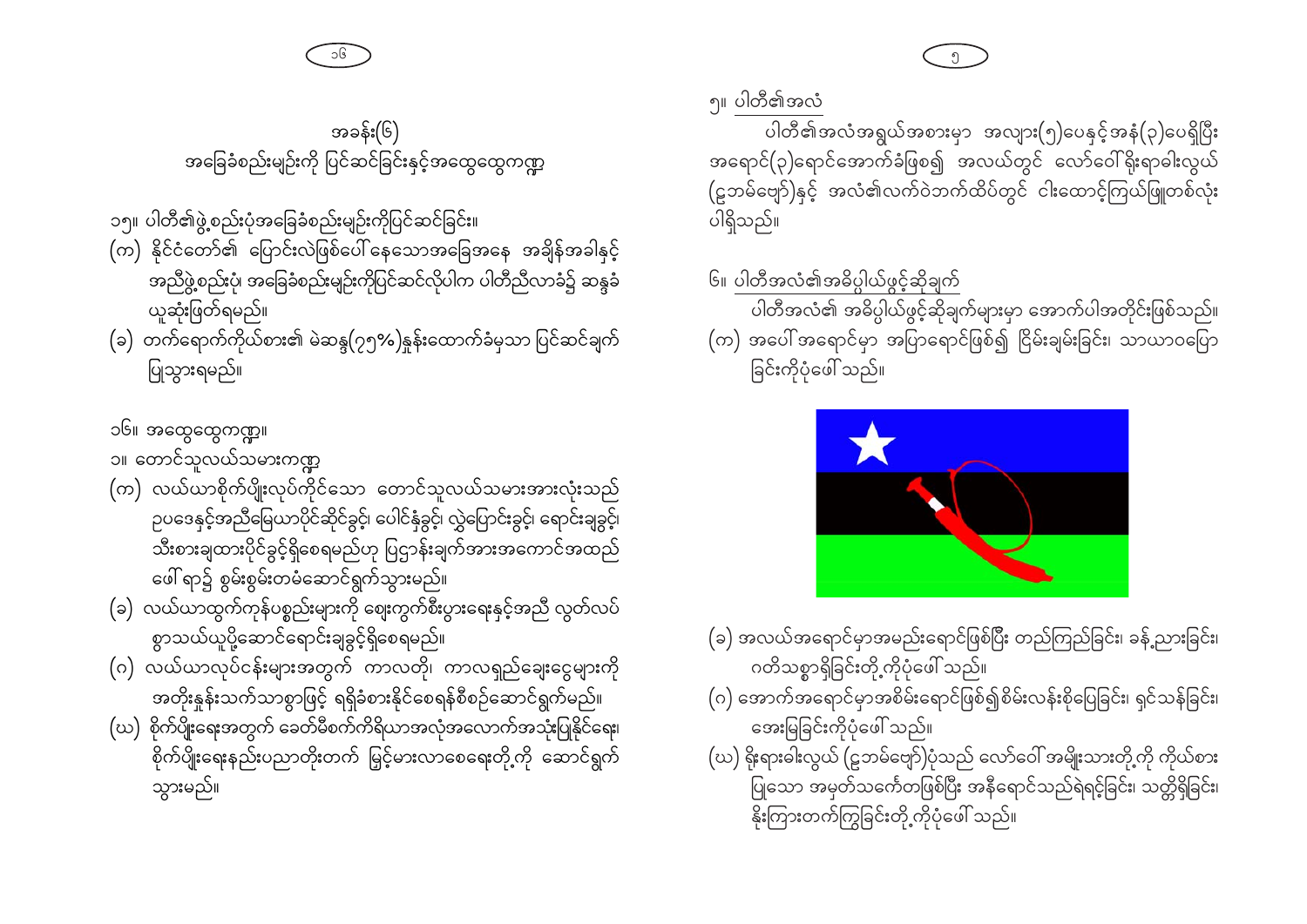- (င) လက်ဝဲဘက်ထိပ်ရှိကြယ်ဖြူတစ်လုံးသည် ပြည်ထောင်စုဖွား တိုင်းရင်း သားများအားလုံးတစ်စည်း တစ်လုံးတည်းရှိသော ပြည်ထောင်စု သမ္မတမြန်မာနိုင်ငံတော်ကြီးကိုပုံဖေါ် သည်။
- (စ) အောက်ခံအရောင်(၃) ရောင်ထားရှိခြင်းမှာ ဒို့တာဝန်အရေးသုံးပါးကို ဦးထိပ်ထားခြင်းကို ပုံဖေါ် သည်။

၇။ ပါတီ၏အမှတ်တံဆိပ်

ပါတီ၏အမှတ်တံဆိပ်မှာ အနီရောင် လော်ဝေါ်အမျိုးသား ရိုးရာဓါးလွယ်နှစ်ခုကြားမှာ ကြက်ဖတွန်နေပုံပါရှိသည်။



၈။ ပါတီ၏ရိုးရာတံဆိပ်ဝိုင်းမှာ အချင်း(၁ႉ၅)လက်မရှိ၍ အောက်ပါ ပုံစံအတိုင်းဖြစ်သည်။ အောက်ဘက်(ဌာနချုပ်)အစား မိမိသက်ဆိုင်သောရုံး၊ ဌာနအမည်အား ထည့်သွင်းသွားရန်ဖြစ်သည်။



၆။ စည်းရုံးရေးတာဝန်ခံ၏လုပ်ငန်းတာဝန်များ။

- (က) ပါတီဗဟိုအလုပ်အမှုဆောင်၏ နယ်မြေဒေသပါတီ၏ စည်းရုံးရေးလို အပ်မှုများအားသာချက်၊ အားနည်းချက်များကို မှတ်တမ်းတင်ခြင်း ပြုလုပ်ထားပြီး အချိန်နှင့်တပြေးညီဖြေရှင်း စည်းရုံးကာအောင်မြင်ရေး အတွက် တာဝန်ခံဆောင်ရွက်ရမည်။
- (ခ) ပါတီ၏စည်းရုံးရေးအသုံးစရိတ်ကို အချိန်နှင့်တပြေးညီ ဖြစ်မြောက်အောင် စီမံချက်ရေးဆွဲတင်ပြရမည်။

၇။ သတင်းပြန်ကြားရေးအဖွဲ့၏လုပ်ငန်းတာဝန်များ။ ပါတီအောင်နိုင်ရေးအတွက် အထောက်အကူပြု အခြေခံနယ်မြေ၏ သတင်းအချက်အလက်များကို နေ့စဉ်ညစဉ် ရယူမှတ်တမ်းတင်ပြီး ရေးချကာ အရေးတယူ အချိန်မီ လိုအပ်သလို ပြန်ကြားခြင်း၊ ထုတ်ပြန်ခြင်း၊ နယ်ဆင်းဆွေး နွေးရှင်းလင်းခြင်း ဆောင်ရွက်ရမည်။

၈။ စာရင်းစစ်အဖွဲ့၏လုပ်ငန်းတာဝန်

(က) စာရင်းစစ်အဖွဲ့သည် ပါတီ၏ငွေရေးကြေးရေးများကို စနစ်တကျသုံး စွဲထိန်းသိမ်းနိုင်ရေးအတွက် လိုအပ်သလို ငွေစာရင်းကို စီစစ်ပြုစုသွားရမည်။ (ခ) ဗဟိုရုံးလုပ်ငန်းအဖွဲ့၏လုပ်ငန်းတာဝန်

ဗဟိုရုံးလုပ်ငန်းအဖွဲ့ သည် မိမိတို့ ပါတီရုံးဌာန အားလုံး၏လုပ်ငန်း လည်ပတ်အောင်မြင်နိုင်ရေးအတွက် ဦးထိပ်ထားကာ ကျရာတာဝန်ကျေပြွန် အောင်ထမ်းဆောင်သွားရမည်။

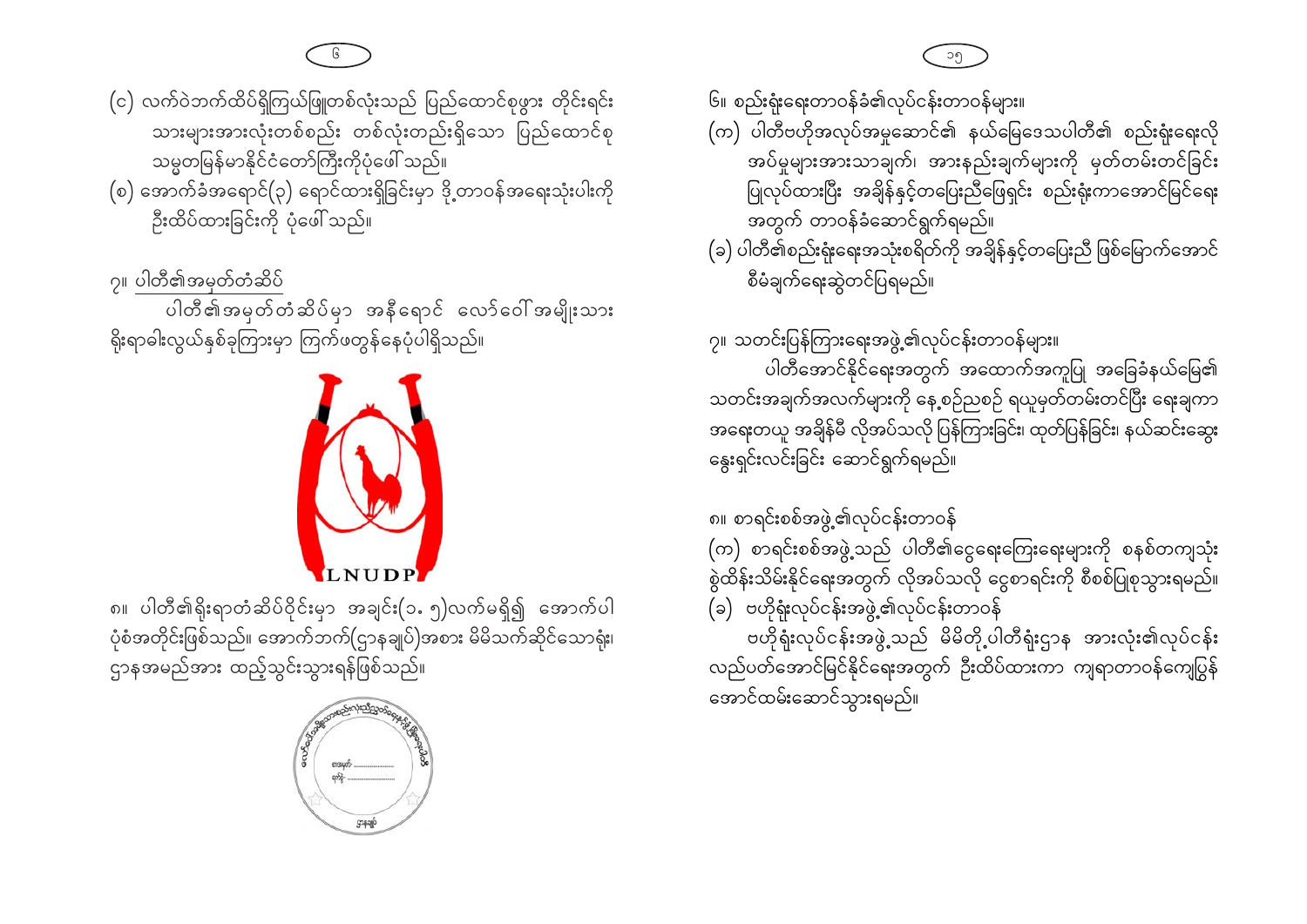အထောက်အကူပြုစေပြီး ပေးအပ်သောတာဝန်ကို လိုအပ်သလို ထမ်းဆောင် ရမည်။ ၅။ ငွေကြေးနှင့်ဘဏ္ဍာရေးတာဝန်ခံ၏ လုပ်ငန်းတာဝန်။ ပါတီ၏ဝင်ငွေ၊ ထွက်ငွေဘဏ္ဍာရေးအားလုံးကို ဘဏ်စာရင်းစာအုပ်ဖွင့် ၍စနစ်တကျထိန်းသိမ်းသုံးစွဲသွားရမည်။

၄။ တွဲဖက်အထွေထွေအတွင်းရေးမျုး၏လုပ်ငန်းတာဝန် အထွေထွေအတွင်းရေးမှူးနှင့် ဗဟိုအလုပ်အမှုဆောင် ကော်မတီကို

- (ဃ) ဗဟိုအလုပ်အမှုဆောင်ကော်မတီ၏ ဆုံးဖြတ်ချက်အကောင် အထည် ဖေါ် ရာတွင် အစအဆုံးဖြစ်မြောက်အောင် တာဝန်ယူ ဆောင်ရွက်ရမည်။ (င) ရုံးစာရင်းဖိုင်တွဲများကို စနစ်တကျပြုစု၍ ထိန်းသိမ်းထားရှိရမည်။
- (ဂ) ပါတီစည်းရုံးလှုပ်ရှားမှု၊ ပညာပေးမှု၊ စီမံခန့်ခွဲမှုလုပ်ငန်းများကို တာဝန် ယူဆောင်ရွက်ရမည်။
- (ခ) အထွေထွေအတွင်းရေးမှူးသည် အတွင်းရေးမှူးများ၊ ဗဟိုရေးရာ ကော်မတီများ၊ ဗဟိုလုပ်ငန်းအဖွဲ့ အစည်းများကို ကြီးကြပ်လမ်းညွှန်ရမည်။
- ၃။ အထွေထွေအတွင်းရေးမှူး၏လုပ်ငန်းတာဝန် (က) အထွေထွေအတွင်းရေးမှူးသည် ဉက္ကဌ၊ ဒု-ဉက္ကဌနှင့် ဗဟိုအလုပ်အမှု ဆောင်ကော်မတီကို တာဝန်ခံရမည်။

(က) ဒုတိယဥက္ကဌသည် ဥက္ကဌကို တာဝန်ခံရမည်။ (ခ) ဉက္ကဌအကြောင်းတစ်ခုခုကြောင့် ယာယီပျက်ကွက်လာလျှင် ဉက္ကဌတာဝန် ကိုပူးတွဲထမ်းဆောင်ရမည်။

> အခွင့်အရေးများ အပြည့်အဝရရှိအောင် ဆောင်ရွက်သွားမည်။ ၃။ နိုင်ငံတကာမှ လုပ်ငန်းရှင်များကိုဖိတ်ခေါ် ၍ ရင်းနှီးမြှုပ်နှံမှု လုပ်ငန်းများ ဖွံ့ဖြိုးတိုးတက်အောင် ဆောင်ရွက်သွားမည်။

- ၂။ ဈေးကွက်စီးပွားရေးတွင်တိုင်းရင်းသား၊ နိုင်ငံသားလုပ်ငန်းရှင်များအား
- ၁။ ခေတ်မီဖွံ့ဖြိုးတိုးတက်၍ လွတ်လပ်သော ဈေးကွက်စီးပွားရေးစနစ်ကို ကျင့်သုံးသွားမည်။
- (ခ) စီးပွားရေးမူဝါဒသဘောထား
- သွားမည်။ ၂။ နိုင်ငံတော်အတွင်း၌ သူတစ်ပါးအားထိခိုက်နစ်နာ ဆုံးရှုံးမှု မဖြစ်စေဘဲ လွတ်လပ်စွာပြုမှုဆောင်ရွက်လုပ်ကိုင်နေထိုင်ခြင်း၊ ဖွင့်ဟဖေါ် ထုတ်ပြောဆို ရေးသားခြင်း၊ ကြံစည်တွေးတောခြင်း၊ သက်ဝင်ယုံကြည်ကိုးကွယ်ခြင်း၊ လွတ်လပ်စွာတီထွင် ဖန်တီးခြင်းစသည်တို့ကို ကျင့်သုံးခြင်းအားဖြင့် -<br>ခေတ်မီဖွံ့ဖြိုးတိုးတက်သော ပါတီစုံဒီမိုကရေစီ ပြည်ထောင်စုသမ္မတမြန်မာ နိုင်ငံတော်ကြီးကို တည်ထောင်သွားမည်။
- (က) နိုင်ငံရေးမူဝါဒသဘောထား ၁။ ပြည်ထောင်စုမပြိုကွဲရေး၊ တိုင်းရင်းသားစည်းလုံးညီညွတ်မှု မပြိုကွဲရေး၊ အချုပ်အခြာအာဏာတည်တံ့ခိုင်မြဲရေးနှင့်စစ်မှန်၍ စည်းကမ်းပြည့်ဝသော ပါတီစုံဒီမိုကရေစီစနစ်ထွန်းကားရေးကို အစဉ်စောင့်ထိန်း ကျင့်သုံး

အခန်း(၃) ပါတီ၏မူဝါဒသဘောထားများ ၉။ ပါတီ၏မူဝါဒ သဘောထားများမှာ အောက်ပါအတိုင်းဖြစ်သည်။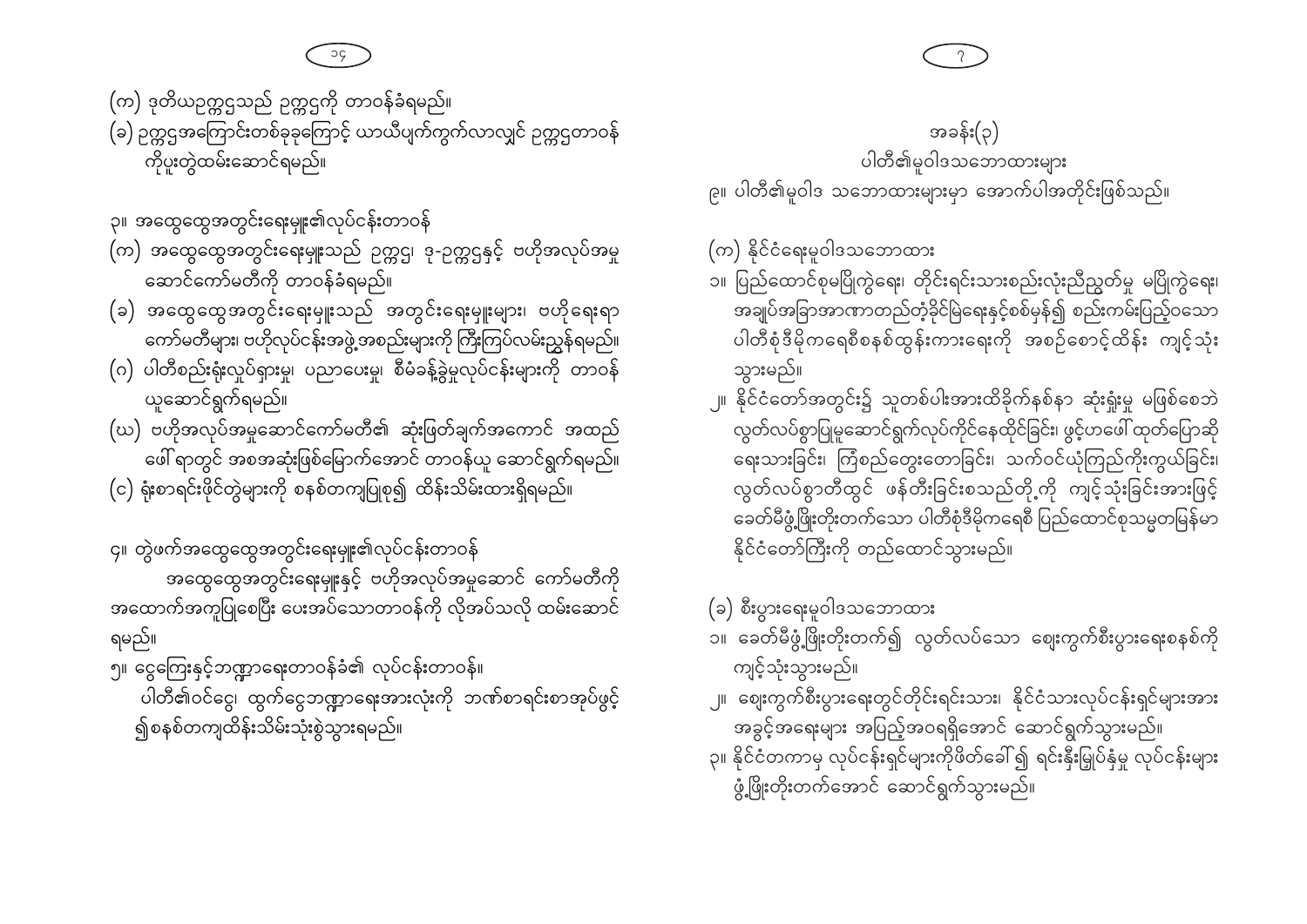၄။ ဒေသခံတိုင်းရင်းသားများ၏ စီးပွားရေးလုပ်ငန်းများဖွံ့ဖြိုး တိုးတက်ရေးနှင့်

ဈေးကွက်ရရှိရေးအတွက် ကူညီဆောင်ရွက်သွားမည်။ ၅။ စိုက်ပျိုးရေးကိုအခြေခံ၍ လိုအပ်သောစက်မှုလုပ်ငန်းများကို တိုးပွား

လာအောင်ဆောင်ရွက်သွားမည်။ ၆။ ဆင်းရဲမွဲတေမှုပြဿနာကို ပပျောက်သွားအောင်လုပ်ဆောင်သွားမည်။

(၈) ပညာရေးမူဝါဒ သဘောထား

သွားမည်။

၁။ လူ့စွမ်းအားအရင်းအမြစ်ဖွံ့ဖြိုးတိုးတက်လာစေရန် အစဉ်တွန်းအားပေး ဆောင်ရွက်သွားမည်။

၂။ နိုင်ငံတကာပညာရေး စနစ်နှင့်စံနူန်းမီအောင် အားပေးကူညီဆောင်ရွက်

၃။ ပညာရည်ထူးချွန်သူများအား ဆုံးခန်းတိုင်အောင် သင်ကြားဆည်းပူးနိုင်ရေး

၄။ မသင်မနေရ အခမဲ့ပညာရေး စနစ်ကို နိုင်ငံတကာ ပညာရေး အဆင့်

- 
- 

## အခန်း(၅)

ပါတီ၏ပါတီဝင် စီစစ်လက်ခံခြင်းနှင့်လုပ်ငန်းတာဝန်များ

- ၁၃။ ပါတီဝင်များစီစစ်လက်ခံခြင်း။
- (က) ပါတီဝင်များ စည်းရုံးဆောင်ရွက်ရာတွင် ပြည်ထောင်စုသမ္မတ မြန်မာနိုင်ငံ တော်နိုင်ငံရေးပါတီများမှတ်ပုံတင်ခြင်းဥပဒေ၊ နည်းဥပဒေအတိုင်း ဆောင် ရွက်သွားမည်။
- (ခ) ပြည်ထောင်စုသမ္မတမြန်မာနိုင်ငံတော် နိုင်ငံရေးပါတီများ မှတ်ပုံတင်ခြင်း ဉပဒေနှင့် ငြိုစွန်းမှုမရှိသောသူဖြစ်ပြီး လော်ဝေါ် အမျိုးသားစည်းလုံး ညီညွှတ်ရေးနှင့် ဖွံ့ဖြိုးတိုးတက်ရေးပါတီ၏ နိုင်ငံရေးမူဝါဒ သဘောထား အမျိုးသား၊ အမျိုးသမီးမခွဲခြားဘဲ မိမိနေထိုင်ရာဒေသရှိပါတီ ကော်မတီ(သို့) စည်းရုံးရေးအဖွဲ့ထဲ၌ သတ်မှတ်ထား သောပါတီဝင်ကြေး နှင့်တကွပါတီဝင်လျှောက်လွှာပုံစံဖြည့်သွင်း၍ ပါတီဝင်အဖြစ်လျှောက် ထားနိုင်ပါသည်။
- ၁၄။ ပါတီကော်မတီ၏ လုပ်ငန်းတာဝန်များ ပါတီကော်မတီ၏ လုပ်ငန်းတာဝန်များမှာအောက်ပါ အတိုင်းဖြစ်သည်။ ၁။ ဉက္ကဌ၏လုပ်ငန်းတာဝန်
- ဉက္ကဌသည်ပါတီ၏ယုံကြည်ချက်၊ ရည်ရွယ်ချက်၊ မူဝါဒသဘောထားများ နှင့်လုပ်ငန်းတာဝန်များကို အောင်မြင်အောင် ဦးစီးအကောင်အထည် ဖေါ်ပြီးတာဝန်ခံရမည်။
- ၂။ ဒု-ဉက္ကဌ၏လုပ်ငန်းတာဝန်

(ဃ) ကျန်းမာရေးမူဝါဒ သဘောထား

ဖေါ် ဆောင်သွားမည်။

အတွက် ဆောင်ရွက်သွားမည်။

- ၁။ ပြည်သူလူထုများ၏ ကျန်းမာရေးစောင့်ရှောက်မှုကို ဆေးရုံကြီးမှ ဆေးပေးခန်းတိုင်အောင် အခမဲ့ဆေးဝါးထောက်ပံ့ခြင်းများ အပြည့်အဝ ခံစားနိုင်ရေးဆောင်ရွက်သွားမည်။
- ၂။ ကျန်းမာရေးစောင့်ရှောက်မှုလုပ်ငန်းများကို ခေတ်မှီနည်းပညာ၊စက်ပစ္စည်း များနှင့်ကုသမှုပေးနိုင်ရန် ဆောင်ရွက်သွားမည်။
- ၃။ ပုဂ္ဂိလိကဆေးရုံ၊ ဆေးခန်း၊ တိုင်းရင်းဆေးပညာကဏ္ဍကို အဆင့်အတန်း မြှင့်မားစွာ ပေါ်ထွန်းလာအောင်ဆောင်ရွက်သွားမည်။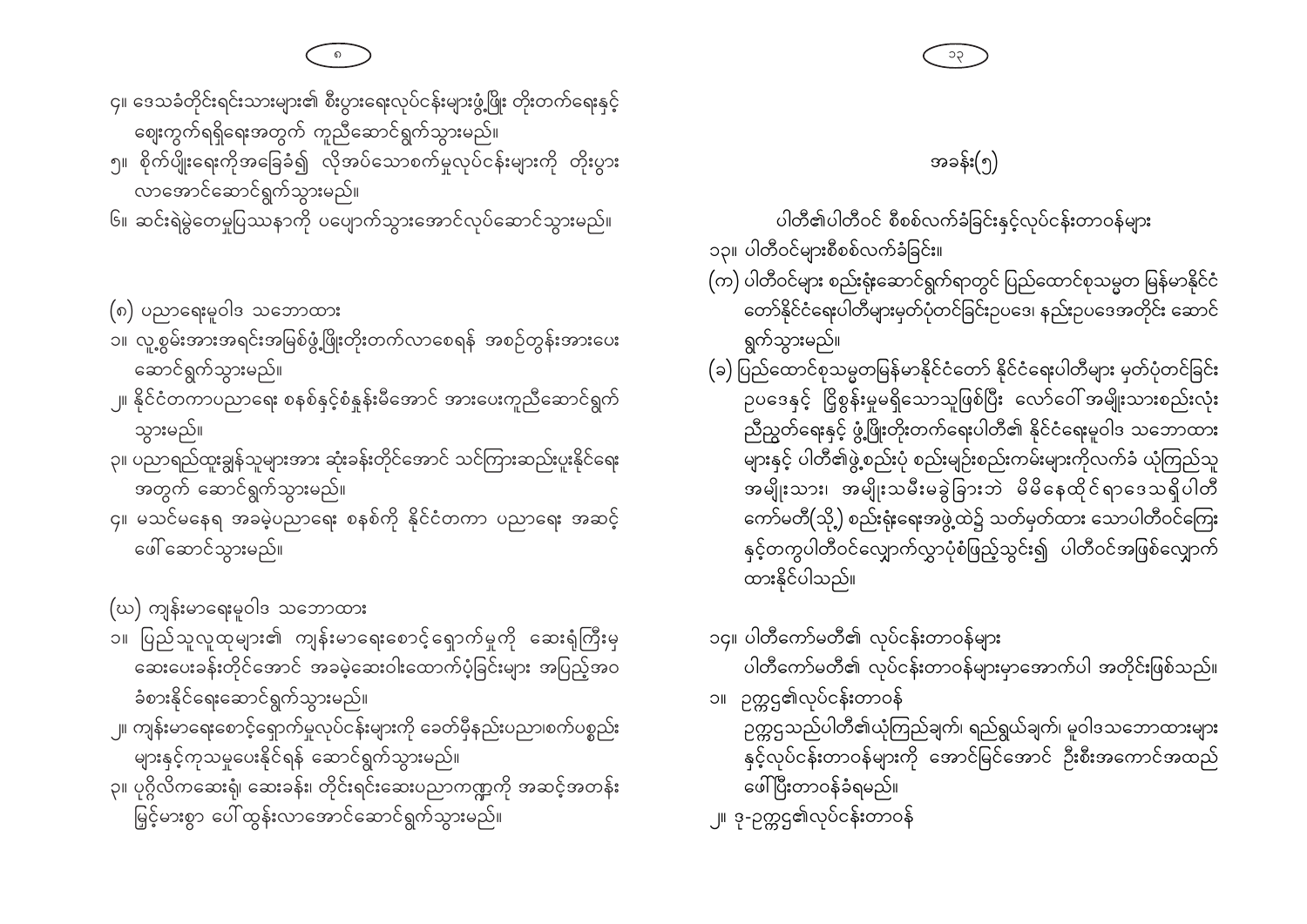- အရေးယူခြင်းကိုခံရမည်။ (ဇ) ပါတီပိုင်ပစ္စည်းများကိုထိန်းသိမ်းခြင်း၊ စာရင်းများကို စနစ်တကျပြုစုဆောင် ရွက်ထားရှိခြင်းတို့ကို ပါတီ၏အလုပ်အမှုဆောင်ကော်မတီတိုင်းမှ ဉက္ကဌ (သို့) အတွင်းရေးမျုးတို့က တာဝန်ယူဆောင်ရွက်ရမည်။
- အဖြစ်သတ်မှတ်ပြီး ကြိုးပမ်းဆောင်ရွက်ရမည်။ (ဆ) ပါတီ၏စည်းမျဉ်းစည်းကမ်းများကို ဖေါက်ဖျက်ခဲ့ပါက ပါတီကော်မတီ၏
- (စ) ပါတီဝင်တိုင်းသည် တိုင်းသူပြည်သား အကျိုးကို အမျိုးသားရေး တာဝန်
- ရှောက်ရမည်။ (င) ပါတီဝင်တိုင်းသည် လစဉ်ပါတီဝင်ကြေးတို့ကိုထည့်ဝင်နေရမည်။
- ညွှန်ကြားချက်၊ စည်းမျဉ်းစည်းကမ်းများကိုလိုက်နာရမည်။ (ဃ) ပါတီဝင်များအချင်းချင်း ချစ်ခင်လေးစားပြီး အားပေးကူညီစောင့်
- အပြောအဆို၊ အပြုအမူ၊ အရေးအသားတို့ကိုရှောင်ကြည်ပြီး အပြန်အလှန် လေးစားကူညီရိုင်းပင်းကြရမည်။ (ဂ) ပါတီညီလာခံနှင့်ဗဟိုကော်မတီ အခါအားလျော်စွာထုတ်ပြန်သည့်အမိန့် ၊
- (ခ) ပါတီဝင်များသည် တိုင်းရင်းသားအချင်းချင်း စိတ်ဝမ်းကွဲပြားစေသော
- ပါတီ၏စည်းမျဉ်းစည်းကမ်းများမှာ အောက်ပါအတိုင်းဖြစ်သည်။ (က) ပါတီဝင်များသည်နိုင်ငံရေးမှတ်ပုံတင်ခြင်းဥပဒေ၊ နည်းဥပဒေပြဌာန်းချက် များနှင့်အညီ လိုက်နာဆောင်ရွက်ရမည်။
- ၁ ။ ပါတီ၏စည်းမျဉ်းစည်းကမ်း

အထမြောက်သည်။

(ခ) ပါတီဗဟိုကော်မတီသည် ပါတီ၏စည်းမျဉ်း၊ စည်းကမ်း၊ ဖွဲ့စည်းပုံတို့ကို လိုအပ်ပါကပြင်ဆင်ခွင့်၊ ပြန်လည်ဖြည့်စွပ်ခွင့်ရှိပြီး မိမိပါတီနှင့်သက်ဆိုင်သော လုပ်ငန်းအားလုံးတွင် လုပ်ပိုင်ခွင့်အရှိဆုံးနှင့် အမြင့်ဆုံးအဖွဲ့ဖြစ်သည်။ (ဂ) ပါတီညီလာခံကို တစ်နှစ်လျှင် အနည်းဆုံးတစ်ကြိမ်ခေါ် ယူရမည်။ ဗဟိုကော်မတီအဖွဲ့ဝင်၏သုံးပုံနှစ်ပုံ (၇၅%) တက်ရောက်မှသာ ပါတီညီလာခံ

၄။ မြို့ပြနှင့်ကျေးလတ်ကျန်းမာရေး စောင့်ရှောက်မှုကွာဟချက် မရှိရ 

- နားလည်မှု၊ သင့်မြတ်မှုအစဉ်ရှိနေရန် ဖေါ် ဆောင်သွားမည်။ (ဆ) နိုင်ငံခြားရေးနှင့်နိုင်ငံတကာဆက်ဆံရေး သဘောထား ၁။ လွတ်လပ်သောနိုင်ငံခြားရေးမူဝါဒကို ကျင့်သုံးမည်။
- မည်။ ၃။ နိုင်ငံတော်အတွင်းရှိဘာသာ သာသနာအချင်းချင်း မေတ္တာရှေ့ထား၍
- ၂။ အခြားဘာသာ သာသနာကို ထိခိုက်နစ်နာမှုမရှိစေဘဲ အခြေခံဥပဒေ နှင့်အညီ လွတ်လပ်စွာယုံကြည်ကိုးကွယ်ခွင့်ရှိအောင် ဖေါ်ဆောင်သွား
- (စ) ဘာသာရေးမူဝါဒ သဘောထား ၁။ တိုင်းရင်းသားတိုင်းသည် မိမိသက်ဝင်ယုံကြည် ကိုးကွယ်ရာ ဘာသာကို လွတ်လပ်စွာကိုးကွယ် ယုံကြည်ခွင့် ရှိရမည်။
- ၂။ တိုင်းရင်းသား၊တို့၏ အခွင့်အရေးနှင့်ရပိုင်ခွင့်များကို ဖွဲ့စည်းပုံအခြေခံ ဉပဒေနှင့်အညီ လွတ်လပ်စွာတောင်းဆိုခြင်း၊ ရွေးချယ်ပိုင်ခွင့်ရှိခြင်း၊ ယုံကြည်ကိုးကွယ်ခွင့်ရှိခြင်းများအတွက် အစဉ်ဆောင်ရွက်သွားမည်။ ၃။ တိုင်းရင်းသားများ၏ လူမှုကိစ္စအဝဝကို နိုင်ငံတော်၏အရေးကိစ္စကဲ့သို့ အလေးထား ဆောင်ရွက်သွားမည်။
- (င) လူမှုရေးမူဝါဒ သဘောထား ၁။ တိုင်းရင်းသားတို့၏အခွင့်အရေးနှင့် ရပိုင်ခွင့်များကို အစဉ်ခံစား ရရှိအောင် ကြိုးပမ်းဦးဆောင်သွားမည်။
-